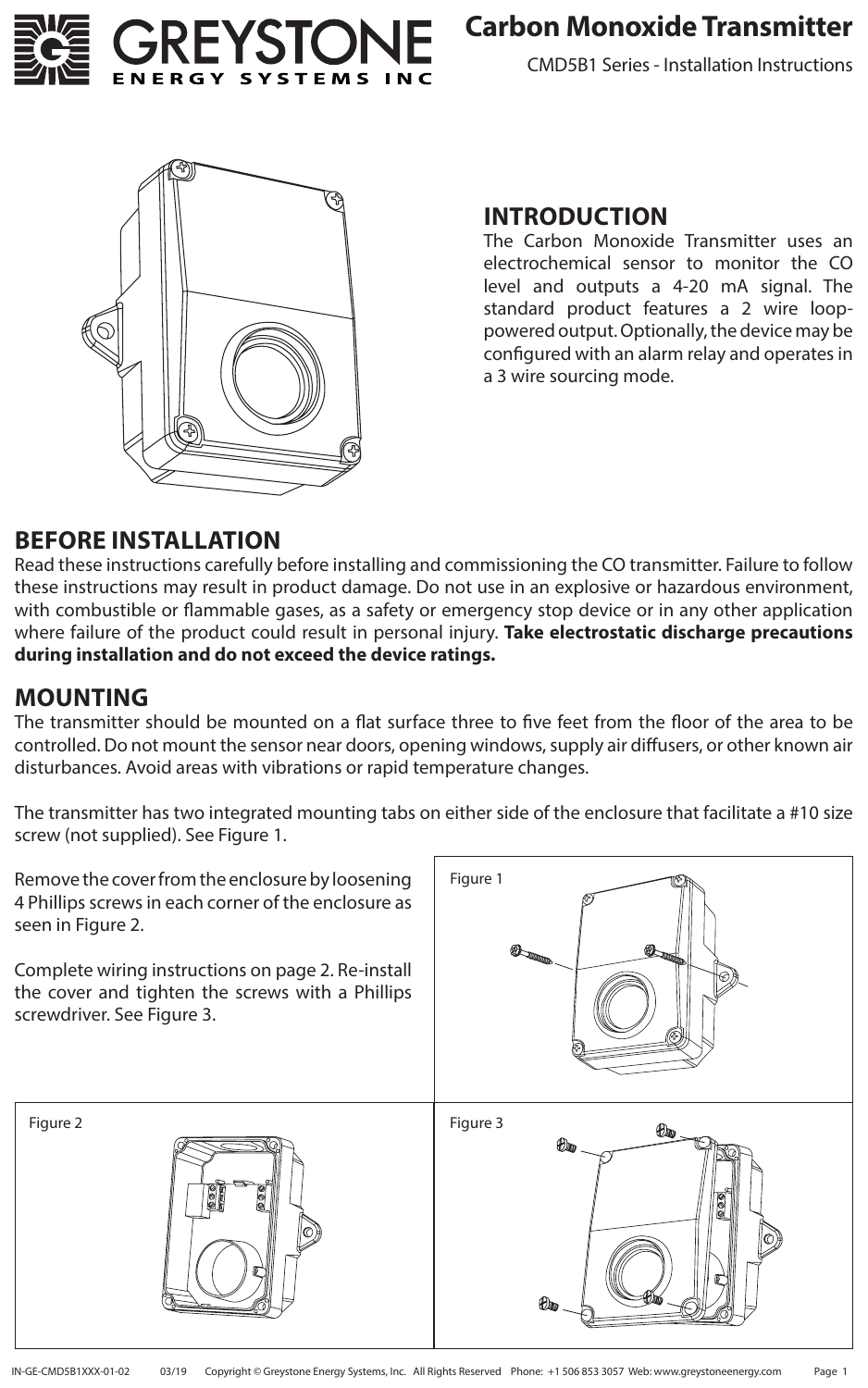#### **WIRING**

Use 22 AWG shielded wire for all connections and do not locate the device wires in the same conduit with wiring used to supply inductive loads such as motors. Disconnect the power supply before making any connections to prevent electrical shock or equipment damage. Make all connections in accordance with national and local codes.

Depending on the configuration (with or without an alarm relay), the product is either a 3-wire sourcing device or a 2-wire loop-powered device. Follow the example wiring diagrams to determine the correct wiring for the product. All models have the same terminal functions.

For 4-20 mA loop powered operation, only POWER and OUTPUT are required if a DC power supply is used. The COMMON terminal is only used for AC power. Connect the positive dc voltage or the hot side of the ac voltage to the terminal marked POWER. The AC power supply common is connected to the terminal marked COMMON. The device is reverse voltage protected and will not operate if connected backwards.

For 3-wire operation of the relay model, connect either an AC or DC power supply to POWER and COMMON and the 4-20 mA signal is available on the OUTPUT terminal with respect to COMMON. The current output operates in the Active mode and does not require a loop power supply. This means the signal current is generated by the transmitter and must not be connected to a powered input or device damage will result. This is the typical operating mode of a "three-wire device". Check the controller Analog Input to determine the proper connection before applying power.

Ensure the controller Analog Input (AI) matches the transmitter output signal type before power is applied. The current signal has a maximum load that it will drive. Follow the ratings in the Specification section or inaccurate readings may result.

If equipped, the relay output is available on the NO, NC and R.COM terminals. The relay R.COM terminal is NOT connected to the signal or power supply COMMON terminal. The relay output is completely isolated and has both Normally Open (NO) and Normally Closed (NC) signals. These signals can be used to directly control alarms, ventilation fans or may be connected to digital inputs of the B.A.S. for status monitoring.



## **OPERATION**

In normal operation the sensor will measure the CO level in the surrounding air and output a proportional value on the 4-20 mA output. The CO measurement range is 0 to 300 ppm. An optional relay can be used to indicate an alarm condition. The trip point for the relay can be programmed to three different settings with an on-board jumper. If the CO level exceeds the trip point then the relay is activated. The relay will remain activated until the CO level drops below the (trip level - hysteresis) where hysteresis is 3% or 9 ppm.



#### **START-UP**

Verify that the Carbon Monoxide Transmitter is properly wired according to the wiring diagrams and all connections are tight. Apply power to the device and the sensor will begin reading the CO level and output the analog signal.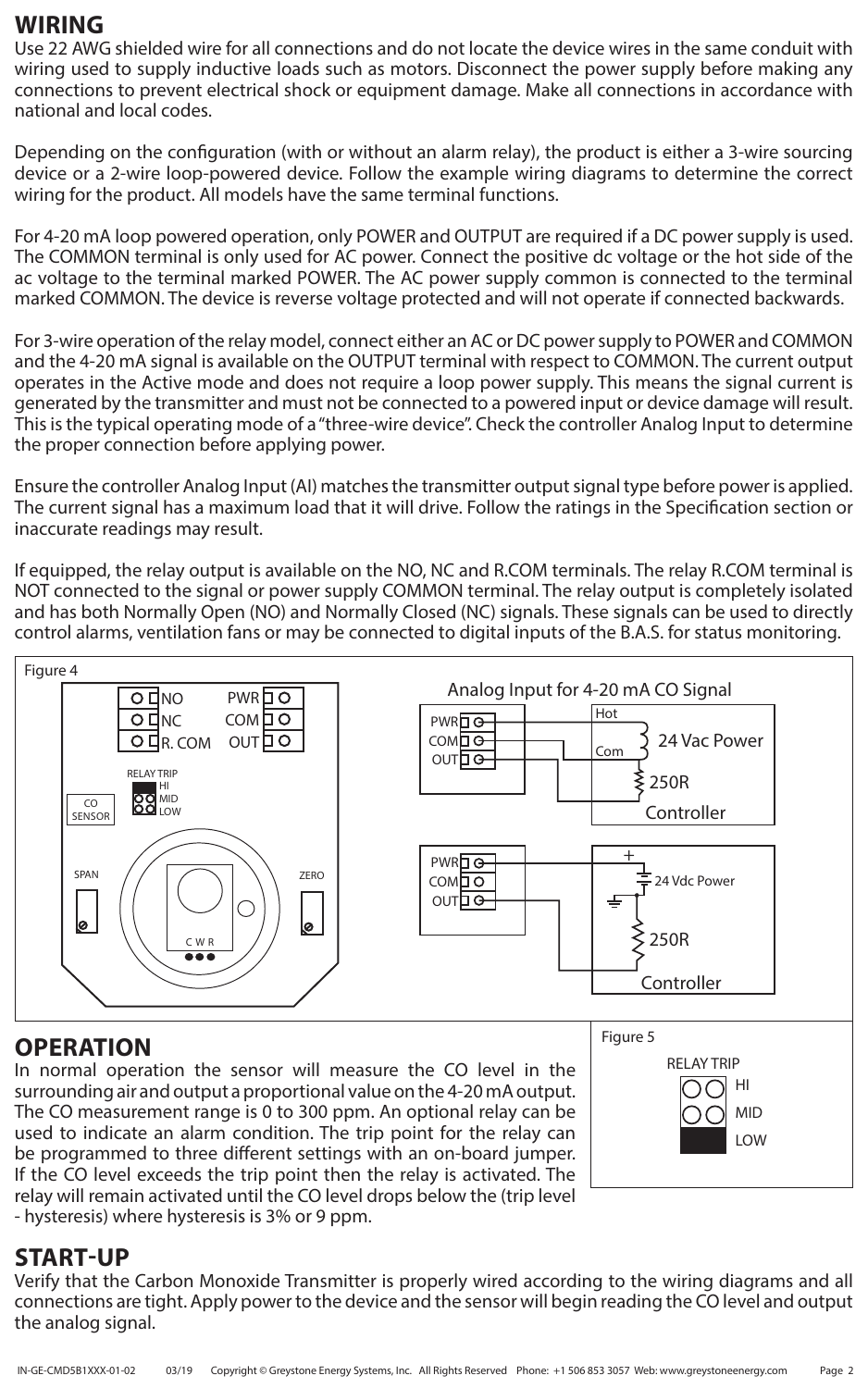#### **VERIFICATIONS/CALIBRATION**

The transmitter features a simple snap-mount sensor PCB that is pre-calibrated. This means that the entire sensor PCB can simply be replaced with a new calibrated PCB if desired without having to remove the enclosure. This sensor swap requires no tools and can be completed in seconds. Simply disconnect the device wiring, remove the old sensor PCB, snap in the new PCB and reconnect the device power. There is no need to make any adjustments or apply gas to the transmitter using the sensor swap method.

The device may also be calibrated or verified with CO gas if required. This requires a field calibration kit consisting of a bottle of gas (250 ppm CO in air for example), a tank pressure regulator with flow restrictor and the necessary tubing with a calibration cap to cover to the sensor. Calibration can be done at 20 to 27°C.

#### **VERIFICATION**

Verification with gas can be done without removing the device cover. See Figure 6. Simply apply gas using the calibration cap attached directly to the port on the cover and monitor the output signal.



## **CALIBRATION**

The device cover must be removed to perform an actual calibration. In this case, the gas calibration cap attaches to the sensor fixture inside the enclosure. See Figure 7.

The sensor must be continuously powered for at least 1/2 hour prior to calibration.

For local display, an ammeter can be placed in series of the output. Disconnect the signal wire from the OUT terminal of the CO sensor. Connect the + lead of the ammeter to the OUT terminal of the CO sensor and connect the COM lead of the ammeter to removed signal wire. Set ammeter to proper setting to read a 20 mA signal.

Calibrate the sensor first in clean air with no CO gas present. Simply adjust the ZERO pot on the sensor board until a 4 mA output is obtained.

Then attach the gas supply. Turn the regulator on/off knob fully off and attach it to the 250 ppm gas bottle and firmly tighten it by hand. Moisten the sponge and squeeze out any excess water. Place the sponge in the cap so that it will not touch the sensor but does not plug the hole in the side of the cap. Attach the cap to the fixture over the sensor. Slowly turn the valve knob on the regulator to let the gas begin flowing.

The regulator will restrict the flow rate to the specified 200 ml/min and the sponge will ensure the gas is in the right humidity range. Wait for 5 minute and then adjust the SPAN pot on the sensor board until the output reads 250 ppm. Close the valve on the tank and take the cap off from the sensor. Calibration is complete.

If the gas cap is too loose on the fixtures, simply place a wrap of electrical tape around the cap to tighten.

Once calibration is complete, remove ammeter and reconnect signal wire to OUT terminal of the CO sensor.